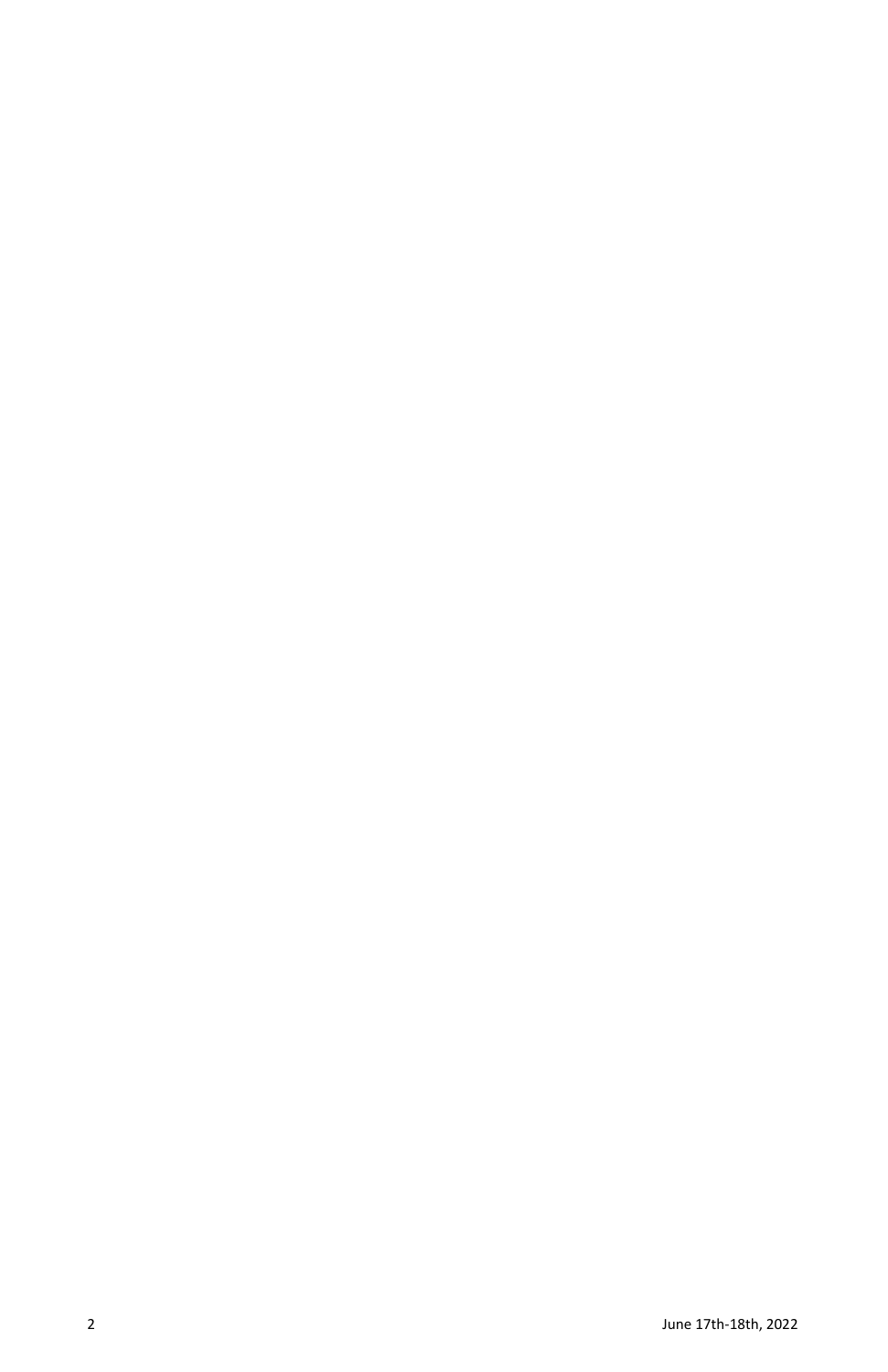

### Central Rockies Schipperke Club of Greater Denver **Show Committee**

Donna Keihl ..................................................................................................... ... Show Chairperson 6495 Happy Canyon Rd #92 Denver, CO 80237 • dapokeyone@comcast.net • 303-349-7587 Officers of the Club and Members of the Board of Directors

### **JUDGES**

#### **Friday, June 17, 2022**

| Janet Allen (5645) …………………………………………………………PO Box 117, Pt. Reves Sta., CA 94956 |  |
|-------------------------------------------------------------------------------|--|
| Conformation                                                                  |  |
|                                                                               |  |
| Sweepstakes                                                                   |  |

#### **Saturday, June 18, 2022**

|                          | Conformation |  |
|--------------------------|--------------|--|
|                          |              |  |
| <b>Sweepstakes</b>       |              |  |
|                          |              |  |
| 4-6 Month Beginner Puppy |              |  |

There will be one **Award of Merit** given per specialty. There must be 7 or more Best of Breed entries for the Award of Merit to be given.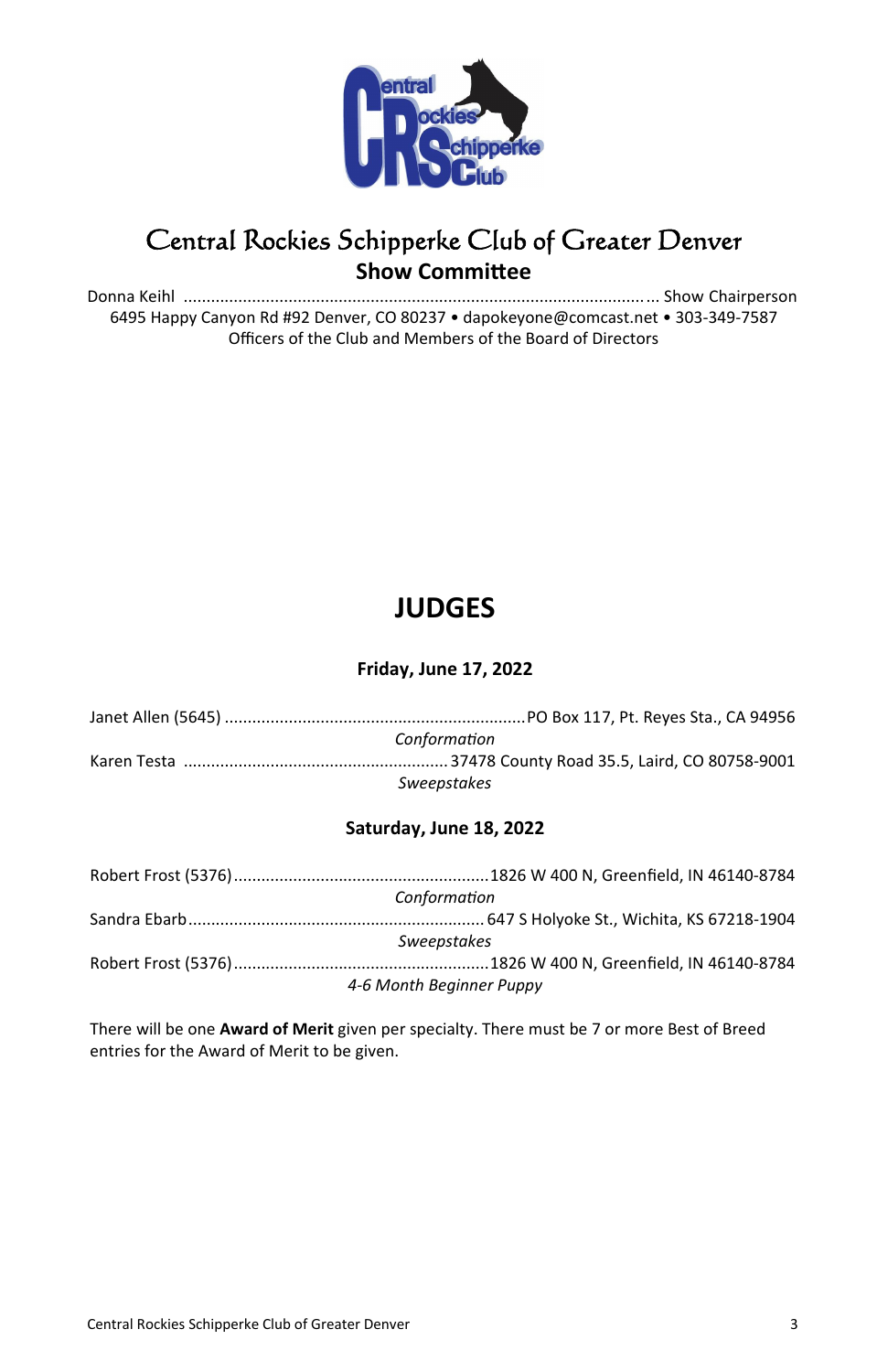### Schedule of Judging

There are 20 dogs entered in these specialties with a total of 57 entries.

#### **Ring 5**  Karen Testa (7)

#### **12:00pm**

- 1 Sweepstakes (Puppy 12-18) Dogs
- 1 Sweepstakes (Puppy 6-9) Bitches
- 2 Sweepstakes (Puppy 9-12) Bitches
- 1 Sweepstakes (Veterans 7-10 Years) 0-1
- 2 Sweepstakes (Veterans 10-12 Years) 2-0

#### **Friday, June 17, 2022 Saturday, June 18, 2022**

#### **Ring 5**  Sandra Ebarb (8)

#### **12:00pm**

- 1 Sweepstakes Puppy (9-12 Months) Dogs
- 1 Sweeptstakes Puppy (12-18 Months) Dogs
- 1 Sweepstakes Puppy (6-9 Months) Bitches
- 1 Sweepstakes Puppy (9-12 Months) Bitches
- 2 Sweepstakes (Veteran 10-12 Years) Dogs
- 1 Sweepstakes (Veteran 7-10 Years) Bitches

### Janet Allen (25)

#### **12:15pm**

- 2 Puppy (6-9 Months) 0-2
- 2 Puppy (9-12 Months) 1-1
- 1 Amateur Owner Handler 0-1
- 1 Bred-By-Exhibitor (Puppy) 0-1
- 1 Bred-By-Exhibitor (Adult) 0-1
- 2 Veteran (10+ Years) 2-0
- 9 Best of Breed 5-4
- 2 Brace

#### Mr. Robert R Frost (22)

#### **12:30pm**

- 2 Puppy (6-9 Months) 0-2
- 2 Puppy (9-12 Months) 1-1
- 1 Amateur Owner Handler 0-1
- 1 Bred-By-Exhibitor (Puppy) 0-1
- 1 Bred-By-Exhibitor (Adult) 0-1
- 1 Veteran (7-10 Years) 0-1
- 2 Veteran (10+ Years) 2-0
- 10 Best of Breed 6-4
- 2 Brace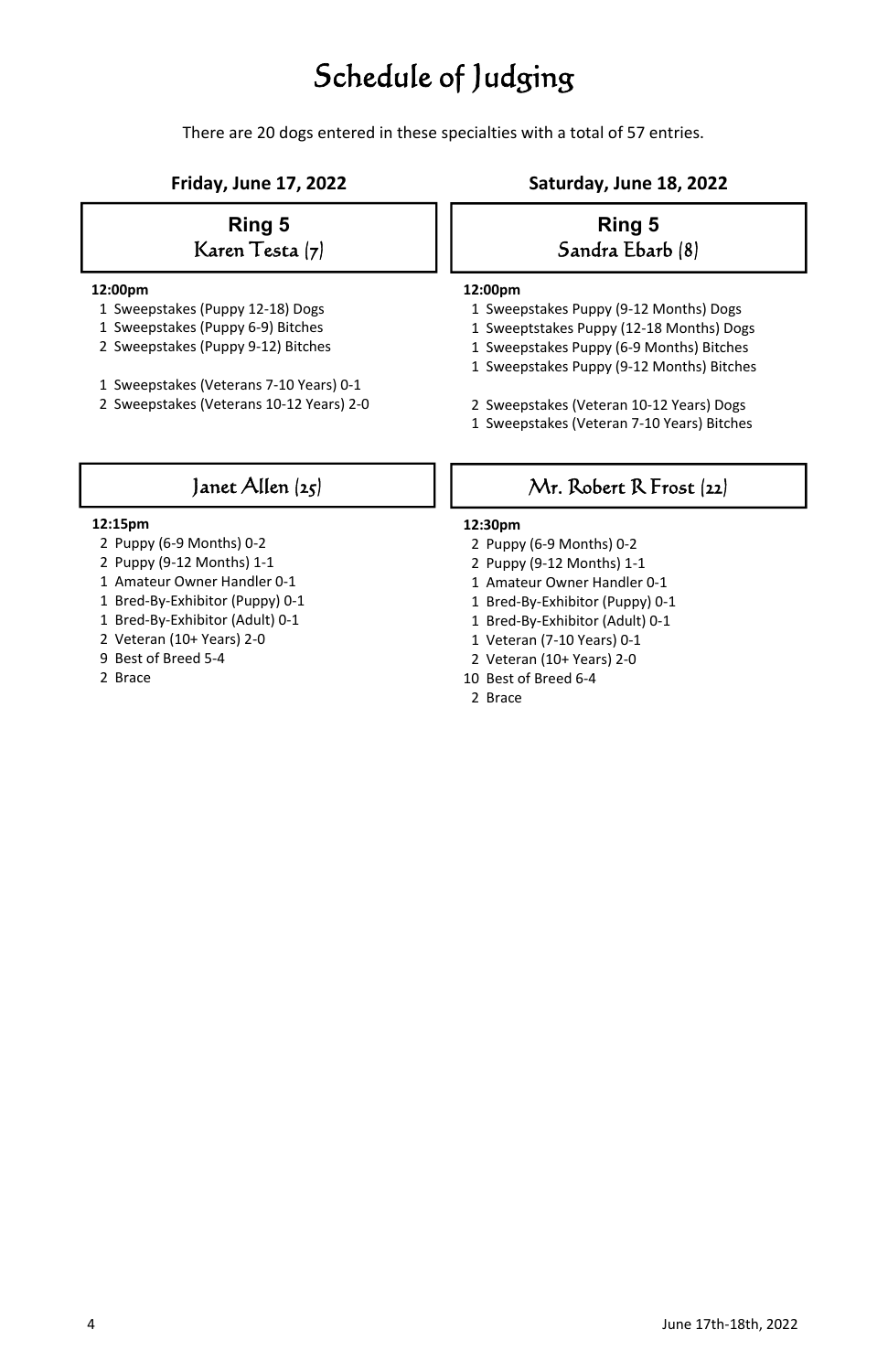### Show Veterinarian (On Call)

### Friday & Saturday

### **Animal Care Center of Castle Pines**

562 Castle Pines Pkwy #C5, Castle Rock, CO 80108

(303) 688-3660

**DIRECTIONS TO ANIMAL EMERGENCY & SPECIALTY CLINIC**: Leave fairgrounds & gowest (left) onto Quincy, turn left onto Southbound E 470 to I25 Exit, right (south) on I25 to Castle Pines Prkwy. Clinic will be on the right.

### Show Veterinarian (On Call)

#### Sundav

**Animal Emergency & Specialty Clinic 17701 CoƩonwood Dr, Parker, CO 80134 720-842-5050** 

#### **24 hours/7 days a week**

DIRECTIONS TO ANIMAL EMERGENCY & SPECIALTY CLINIC: Leave fairgrounds & go west (left) onto Quincy, turn left onto Southbound E 470 to Parker Road Exit, right (north) on Parker Rd .25 mile to Cottonwood Dr, left to clinic. Clinic will be on your right in the King Soopers parking lot.

### **Show Photographer**

Dan Pearson PO Box 21867 Albuquerque, NM 87154-1867 505-247-9301

### Directions to the Show

FROM THE NORTH - From Interstate 70 take E470 south to the Quincy Ave. exit. Turn left and go two miles to the Arapahoe County Fairground entrance on your right. E470 is a toll road. **FROM THE SOUTH** – From Interstate 25 or Parker Road, take E470 northeast to Quincy Ave exit. Turn right and go 2 miles to the Arapahoe County Fairground entrance on your right. E470 is a toll road.

**Alternate non-toll road access** – Take Parker Road to Quincy Ave. Go east 5 miles, across E470, to the Arapahoe County Fairgrounds entrance on your right.

**Local map for site & emergency vet.**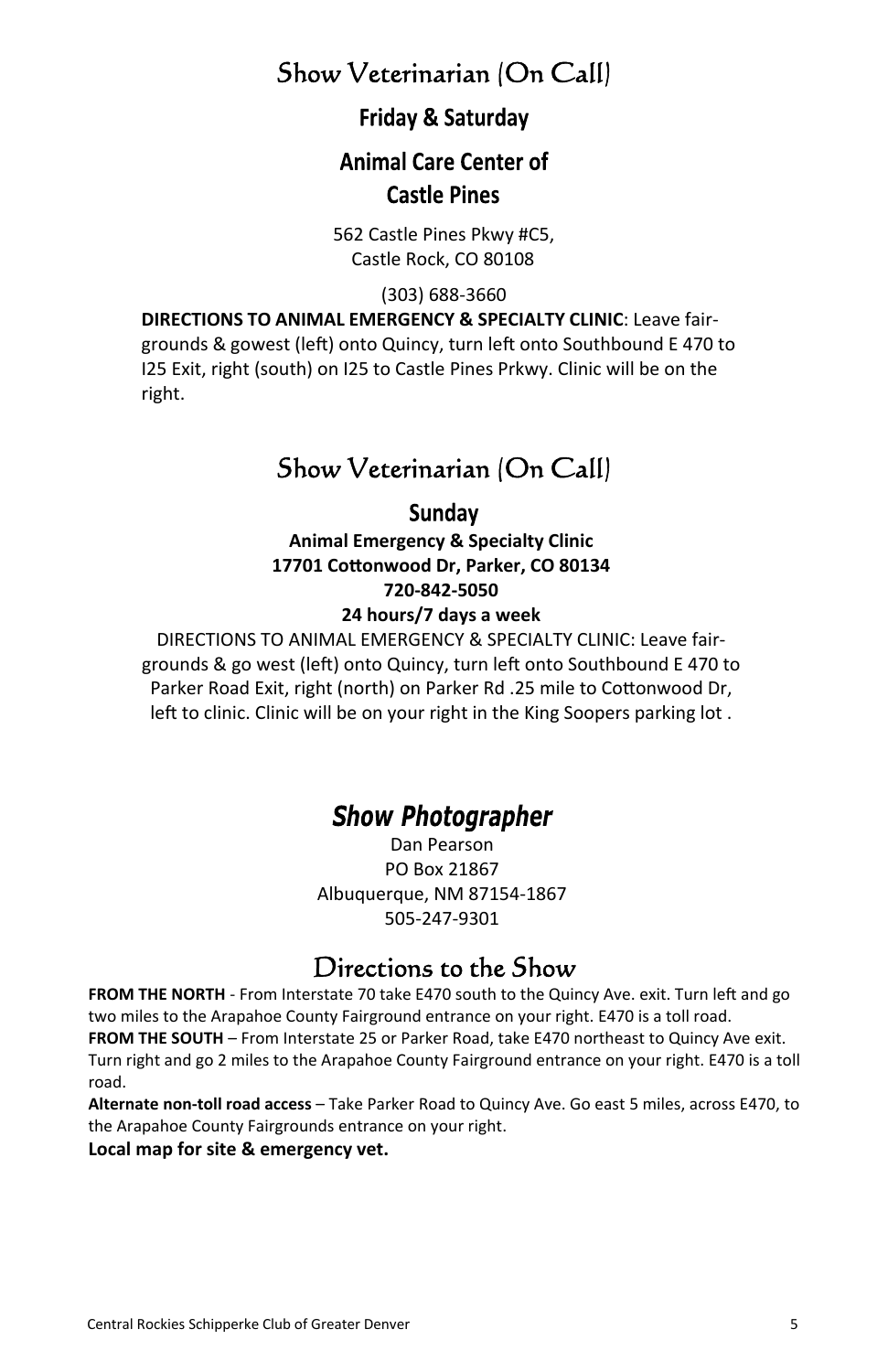### ccommodations

#### **HOTELS & MOTELS THAT WILL ACCEPT DOGS**

Please inquire about applicable dog fees when making reservations.

\*\* Please note these rates were quoted at the time of the Premium and may change. Be sure to check with the hotel of your choice. \*\*

| (303) 337-0206                                      |  |
|-----------------------------------------------------|--|
| 1500 S Abilene St, Aurora CO 80012                  |  |
| \$99.00 & up + tax per night $\bullet$ Pet friendly |  |
|                                                     |  |
| (303) 873-0286                                      |  |
| 14031 E Iliff Ave, Aurora CO 80014                  |  |
| \$79.00 & up + tax per night $\bullet$ Pet friendly |  |
|                                                     |  |
| (303) 373-1616                                      |  |
| 15900 E 40th Ave. Aurora CO 80011                   |  |
| \$71.00 & up + tax $\bullet$ pet friendly           |  |
|                                                     |  |
| (303) 337-0206                                      |  |
| 1011 S Abilene St, Aurora CO 80013                  |  |
| \$89.00 & up + tax per night • Pet friendly         |  |
|                                                     |  |
| (303) 754-1000                                      |  |
| 14571 E Colfax Ave, Aurora CO 80010                 |  |
|                                                     |  |

Because of the carelessness of some exhibitors, show sites, overnight parking and motel accommodations for clubs all over the US are becoming more difficult to obtain and Aurora is no exception. Please cooperate by cleaning up after your dogs and kenneling your dog while in your motel room. There will be no bathing of dogs in the hotel room. Bathing at the Fairgrounds is available.

PCKC Show Committee will exercise their right to suspend any person from all AKC privileges for conduct prejudicial to the best interests of purebred dogs which includes abuse of a motel/hotel facility.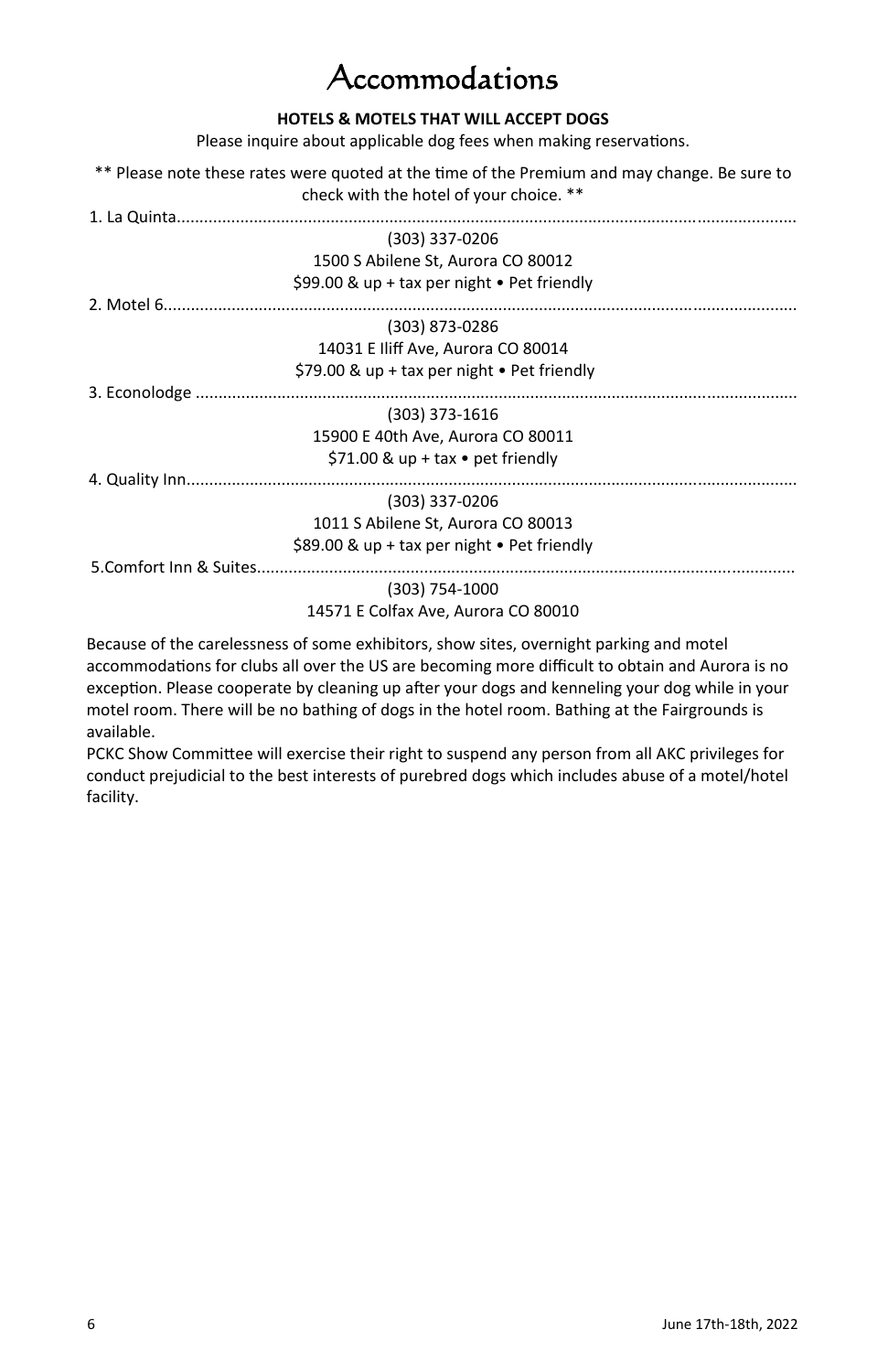

# Schip 'N To The Islands!

Come join us Saturday, June 18th, 2022 This is our theme for this Regional Specialty and we will have a Potluck Luau 60 minutes after Best In Show. So get into the Island mood!